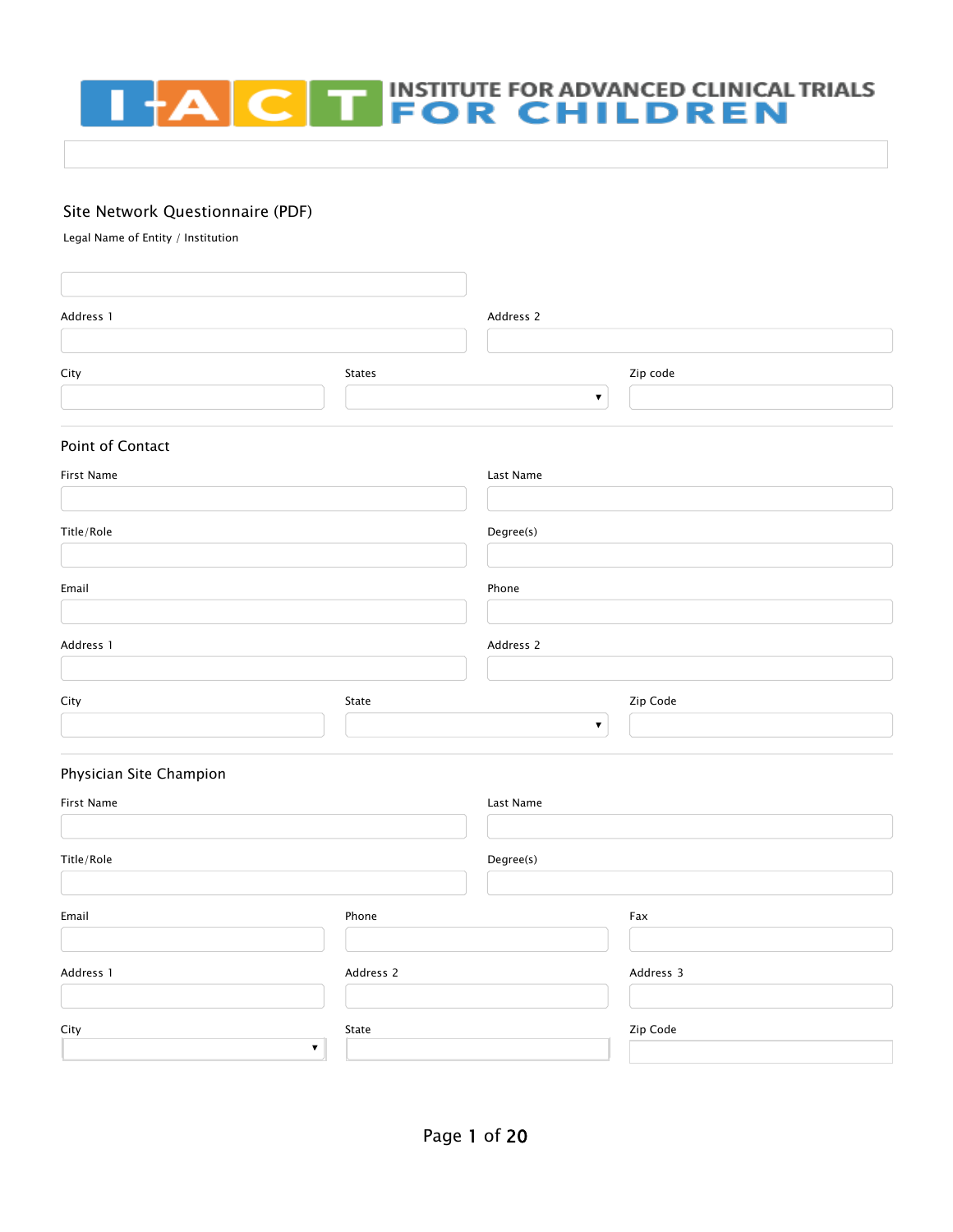#### Please identify who is completing this form

| First Name |       | Last Name: |     |  |  |
|------------|-------|------------|-----|--|--|
| Email      | Phone |            | Fax |  |  |
|            |       |            |     |  |  |

#### **Section 1: General Information**

1a. Number of pediatric inpatient beds at your Institute

1b. Number of pediatric inpatient psychiatric beds at your institute

1c. Number of pediatric outpatient visits

2. Please identify any and all pediatric subspecialties you HAVE at your institute. Please add any additional areas not listed in the "other" text boxes below.

|   | $\Box$ Adolescent Medicine         |        | Allergy / Immunology              |
|---|------------------------------------|--------|-----------------------------------|
|   | $\Box$ Ambulatory Pediatrics       |        | Anesthesiology                    |
| ❏ | <b>Behavioral Pediatrics</b>       | ◡      | Cardiology                        |
|   | $\Box$ Child Abuse                 |        | Community Based Pediatric Offices |
|   | $\Box$ Community Based Urgent Care | U      | <b>Critical Care</b>              |
|   | $\Box$ Dermatology                 |        | <b>Emergency Medicine</b>         |
|   | $\Box$ Endocrinology               |        | Gastroenterology                  |
|   | $\Box$ Genetics                    |        | Hematology/Oncology               |
| ◡ | Infectious Disease                 |        | Neonatology (NICU)                |
|   | $\Box$ Nephrology                  |        | Neurology                         |
|   | $\Box$ Orthopedics                 |        | Pain Management                   |
|   | $\Box$ Pathology                   |        | Pharmacology / Toxicology         |
|   | $\Box$ Psychiatry                  |        | Psychology                        |
|   | $\Box$ Pulmonary                   |        | Radiology                         |
|   | $\Box$ Rheumatology                |        | Sports Medicine                   |
|   | $\Box$ Surgery                     | $\Box$ | Other 1                           |
|   | $\Box$ Other 2                     |        |                                   |
|   | Other 1                            |        |                                   |
|   |                                    |        |                                   |
|   | Other 2                            |        |                                   |

3. Do any of your sub-specialty areas have access to a Clinical Research Center (CRC) / Clinical Trials Unit (CTU)?

Yes

 $O$  No

4. Number of States in your catchment area?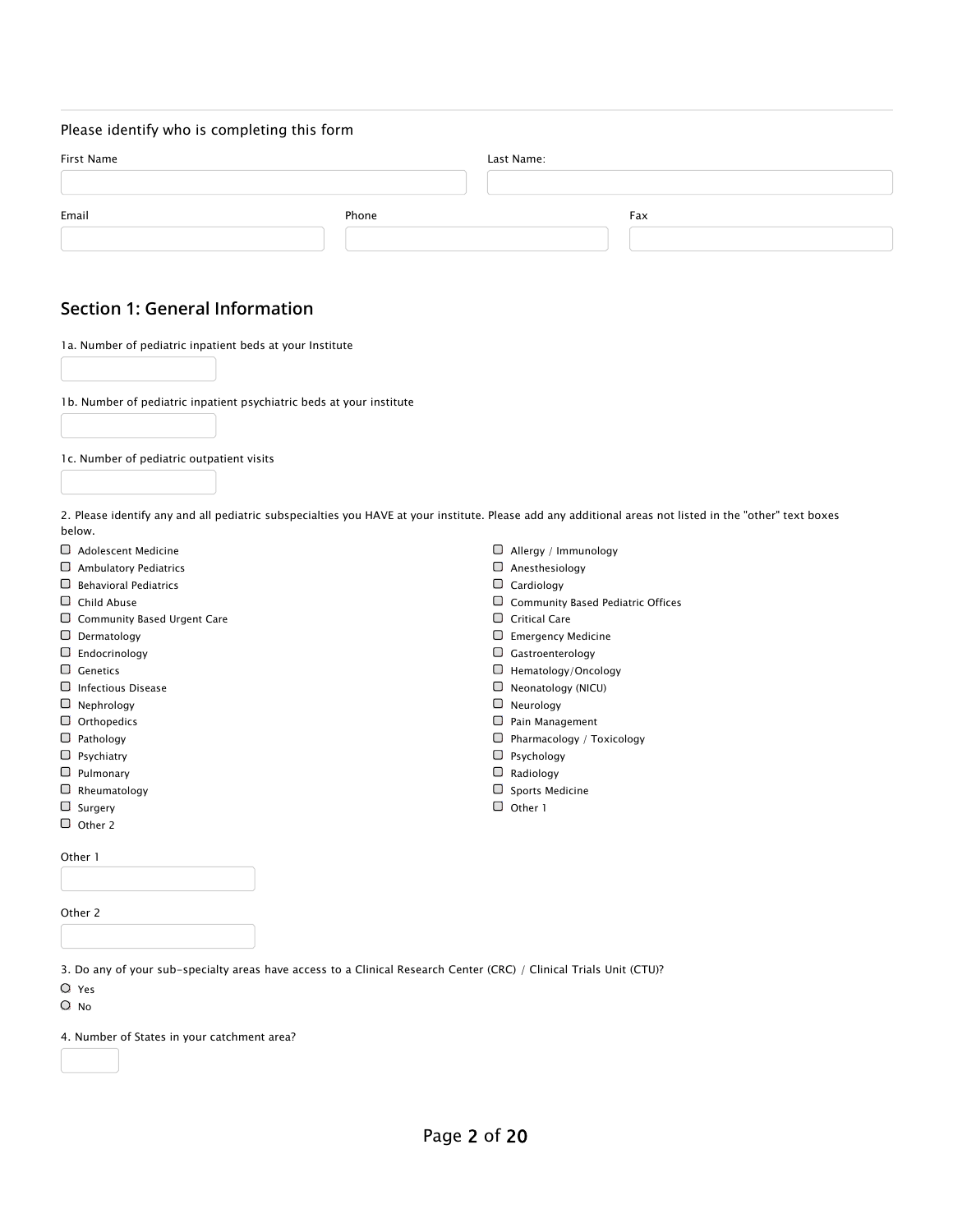5. What percentage of each racial background best composes your center's population of care (amounts in the boxes should sum to 100%):

a. American Indian or Alaskan Native

b. Asian American

c. Black or African American

d. Native Hawaiian or Pacific Islander

e. White or Caucasian American

6. What percentage of Non Hispanic/Latino ethnic background best composes your center's population of care (amounts in the boxes should sum to 100%):

a. Hispanic of Latino

b. Not Hispanic of Latino

7. For International Sites please complete (describe the background of your population served below):

8. Are you a birthing hospital / facility?

- Yes
- $\bigcirc$  No, but affiliated with/access to a birthing facility

O No

9. Is your Institution part of a Clinical and Translational Science Award (CTSA) or Clinical and Translational Science Institute (CTSI)?

Yes

 $O$  No

9a. If yes, do you utilize any of the core services?

Yes

O No

10. Which phases of clinical trials are your research teams capable of participating in?

 $\Box$  Phase 1

 $\Box$  Phase 2

 $\Box$  Phase 3

 $\Box$  Phase 4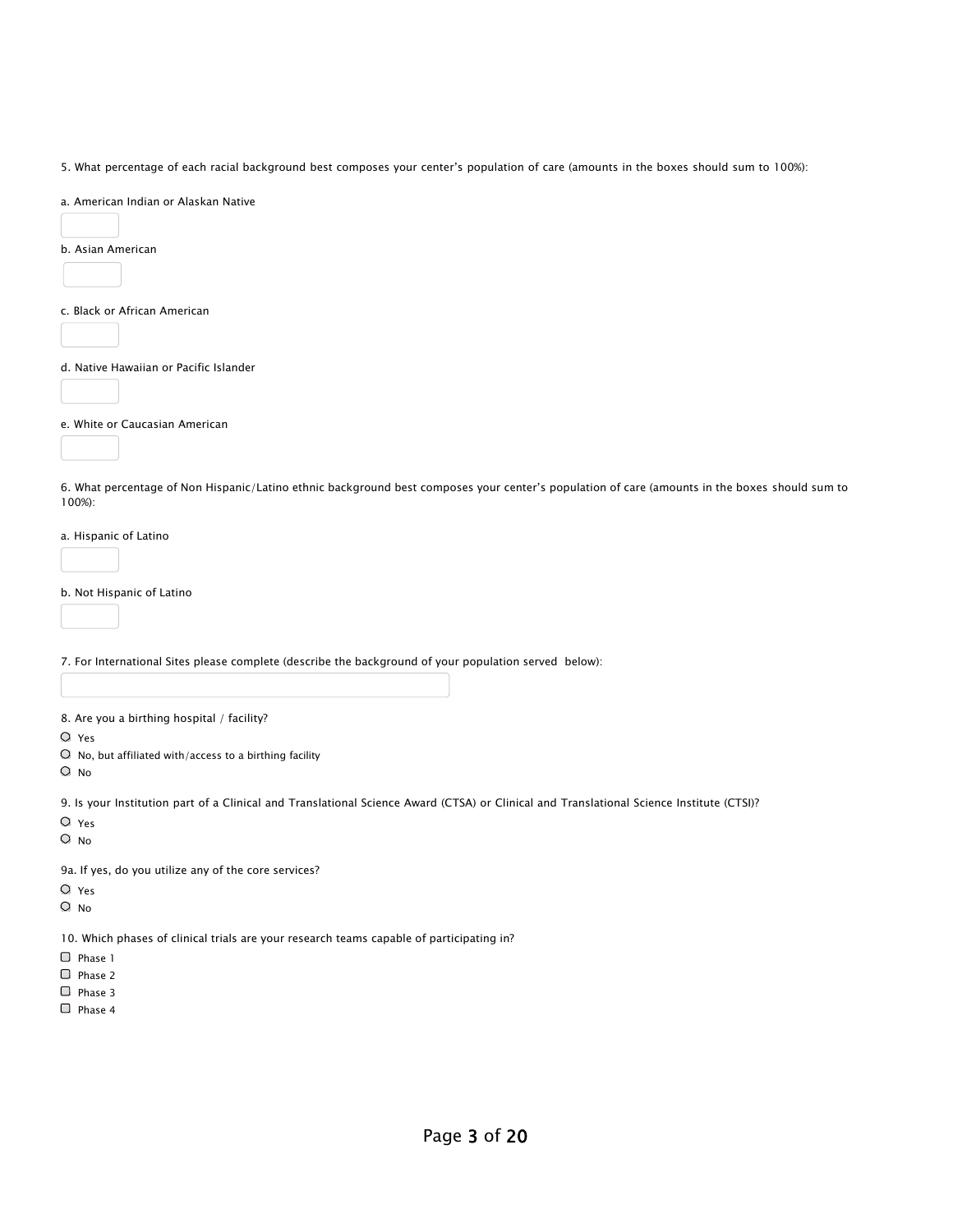- 11. Please check the consortium/pediatric research groups your institution is currently working with (if any):
- $\Box$  Childhood Arthritis and Rheumatology Research Alliance (CARRA)
- Childhood Liver Disease Research Network (ChiLDREN)
- Childrens Oncology Group (COG)
- $\Box$  COG Developmental Therapeutics Consortium
- Cystic Fibrosis Therapeutic Development Network (TDN)
- ImproveCareNow
- $\Box$  International Study Group of Pediatric Pancreatitis (INSPPIRE)
- $\Box$  Midwest Pediatric Nephrology Consortium
- $\Box$  National Experimental Therapeutics Consortium (NEXT Consortium)
- $\Box$  North American Pediatric Renal Trials and Collaborative Studies (NAPRTCS)
- A National Pediatric Learning Health System (PEDSnet)
- $\Box$  Pediatric Acute Lung Injury & Sepsis Investigators (PALISI)
- $\Box$  Pediatric Blood and Marrow Transplant Consortium (PBMTC)
- $\Box$  Pediatric Critical Care Blood Research Network (BloodNet)
- $\Box$  Pediatric Heart Network (PHN)
- Pediatric Inflammatory Bowel Disease (PIBD) Collaborative Research Group
- Pediatric Neuro-Oncology Consortium (PNOC)
- $\Box$  Pediatric Rheumatology Collaborative Study Group (PRCSG)
- $\Box$  Pediatric Trials Network

TrialNet

- [Pediatric Diabetes Consortium \(PDC\)](https://www.iactc.org/)
- O [Other 1](https://www.iactc.org/)
- O Other 2

Other 1

| $\cdots$ |  |  |  |
|----------|--|--|--|
|          |  |  |  |
|          |  |  |  |
|          |  |  |  |

Other 2

12. Does your site have an established parent/child advocacy or engagement group with knowledge or experience in pediatric clinical trials?

Yes

- O No
- $\circ$  It is a work in progress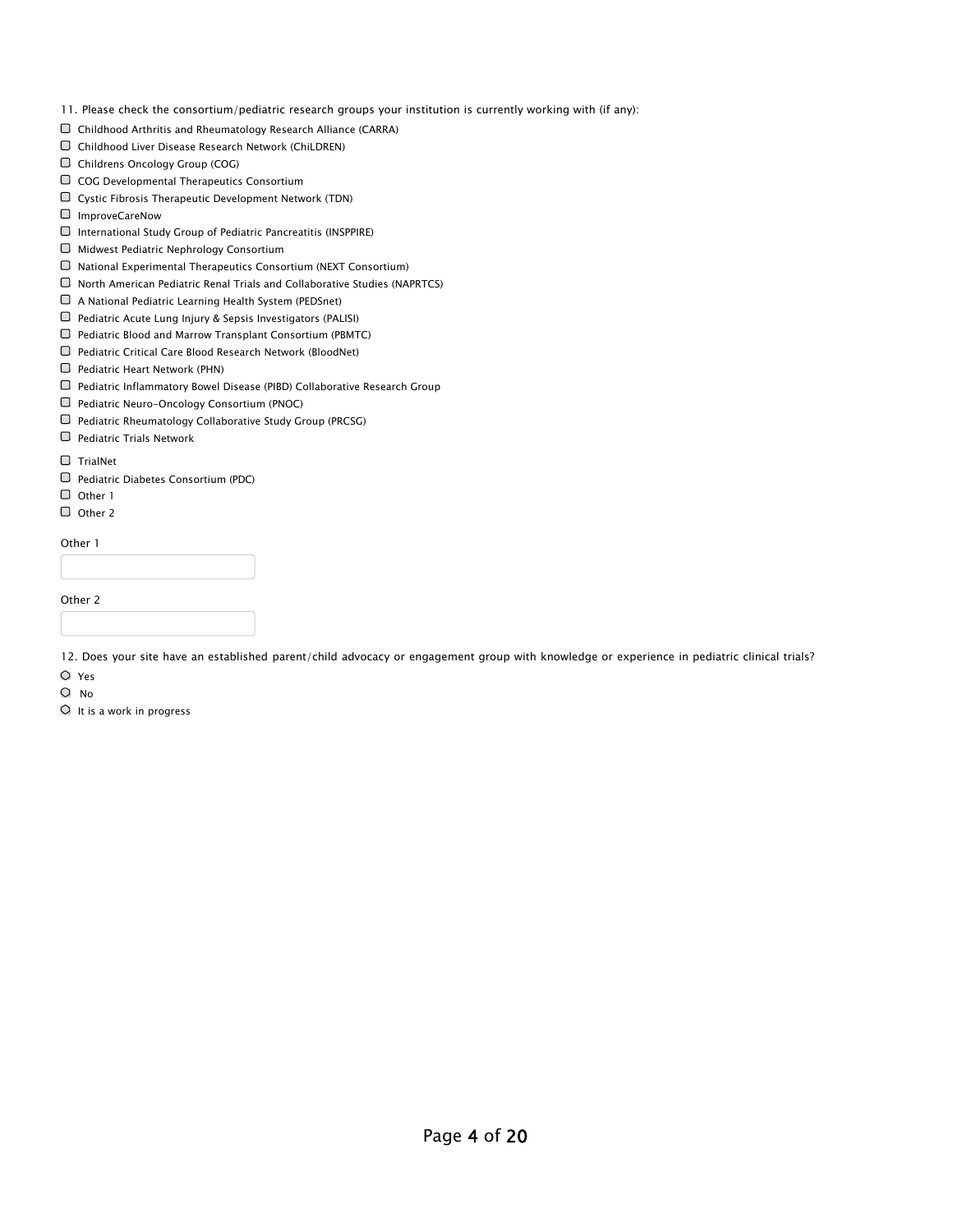#### **THE INSTITUTE FOR ADVANCED CLINICAL TRIALS<br>
FOR CHILDREN**  $\overline{\mathbf{C}}$ łΑ

### **Section 2: Satellite Site Information**

1. Does your Institution have satellite sites where clinical trials are being conducted?

- Yes
- O No

If yes, how many satellite sites?

- 2. What is the relationship between the Institution and the Satellite?
- $\Box$  Stand-alone Satellite
- $\Box$  Reliance on main hospital
- $\Box$  General affiliation with main hospital
- $\Box$  Other

3. What clinical services are available at the satellites?

- Outpatient Clinical Rooms
- **Laboratory**
- $\Box$  Pharmacy Services
- Radiology
- $\Box$  If no pharmacy service, able to transport investigational product to satellite
- $\Box$  Pediatric inpatient beds
- Long term care beds
- $\Box$  NICU beds
- $\Box$  Other

4. Are the satellites equipped and capable to enroll, screen, and treat subjects on pediatric clinical trials?

- Yes
- O No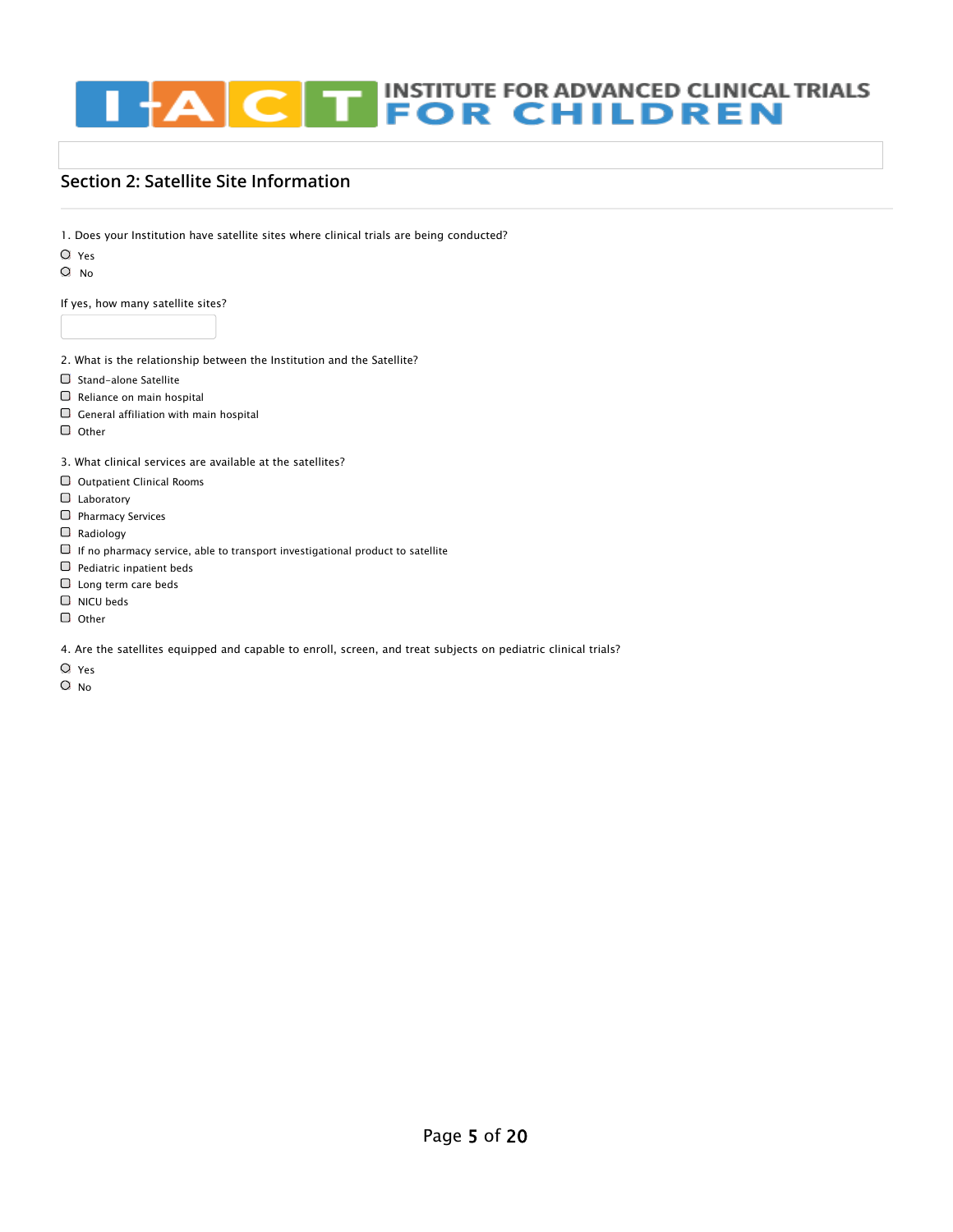# **INSTITUTE FOR ADVANCED CLINICAL TRIALS<br>FOR CHILDREN** г

#### **Section 3: Contact, IRB & Other Review Information**

- 1. Does your site currently use Master Clinical Trial Agreements (MCTAs)?
- Yes
- $\bigcirc$  No, but we would be willing to engage in this type of agreement
- $O$  No

1a. Please indicate the sponsors with which you have MCTAs:

- □ Bayer
- Chiesi
- Eli Lilly
- $\Box$  Janssen
- Novartis
- $\Box$  Sanofi
- [Amgen](https://www.iactc.org/)
- [Roche](https://www.iactc.org/)
- Biogen
- Genetech
- $\Box$  Pfizer
- $\Box$  Other
- 2. Does your site currently use Master Confidentiality Disclosure Agreements (MCDAs)?
- Yes
- $\heartsuit$  No, but we would be willing to engage in this type of agreement
- No (skip to question 4)
- 2a. Please indicate the sponsors in which you have MCDAs:
- Bayer
- Chiesi
- Eli Lilly
- $\Box$  Janssen
- Novartis
- Sanofi
- Amgen
- Roche
- Biogen
- Genetech
- $\Box$  Pfizer
- $\Box$  Other

3. Does your institution require a fully executed contract prior to IRB submission?

- Yes
- O No
- 4. What type of IRB does your site use?
- Institutional IRB ONLY
- Central IRB ONLY
- Local and Central IRB

5. If you answered 'Institutional IRB Only' would your institution be willing to use a Central IRB for studies conducted through I-ACT for Children?

- Yes
- $O$  No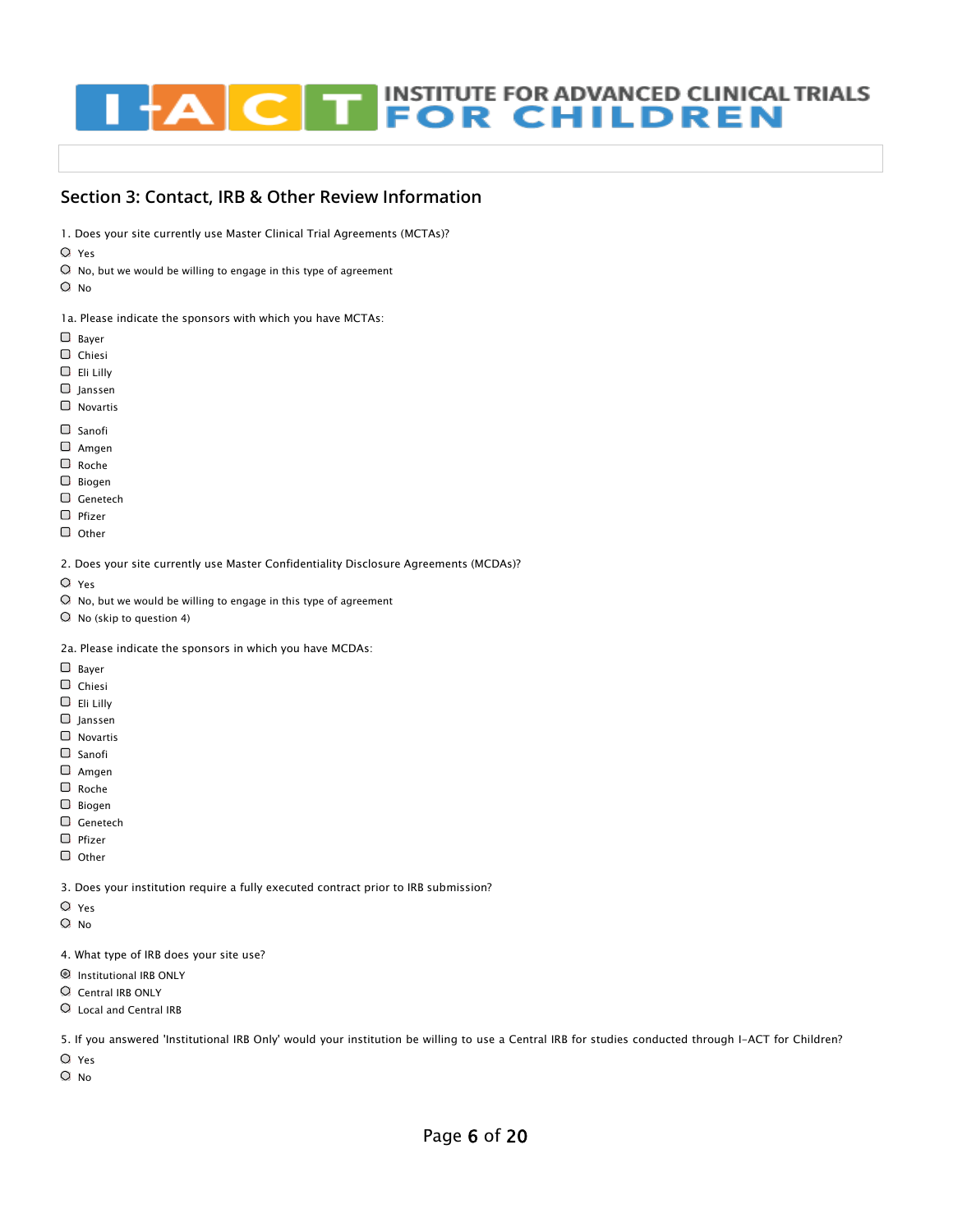6. If you use a Central IRB please note with which IRBs your site holds reliance agreements?

- Advarra (Chesapeake IRB, Quorum IRB, Schulman IRB)
- $\Box$  Sterling IRB
- Western Copernicus Group (Aspire IRB, Copernicus Group IRB, Hummingbird IRB, Midlands IRB, New England IRB, Western IRB)
- $\Box$  Other

6a. If Other, please provide detail:

7. IRB Review Timeline, please provide the following information:

- $\Box$  Meeting frequency per week
- $\Box$  Average number of business days from date of submission to final IRB approval
- $\Box$  Average number of business days from date of submission to "ready to enroll" first subject

7a. How many meetings per week?

7b. Provide # of days from 'submission date' to 'final IRB approval'

7c. Provide # of days from 'submission date' to 'ready to enroll' first subject

8. Does your Institution have a Scientific Review Committee?

- Yes
- O No
- $\circ$  [For select types of protocols, please specify](https://www.iactc.org/)

8a. Please specify type of protocols

- 9. What is the average turnaround time for the Scientific Review Committee?
- $O_1$  week
- $Q$  2 weeks
- $O$  greater than 2 weeks
- greater than 1 Month
- $O$  greater than 6 Months
- $\circlearrowright$  greater than 1 Year

10. If your Institution has other committees that must review industry sponsored clinical trials before they can be approved by the IRB, what is the average turnaround time?

- 1 week
- $Q$  2 weeks
- $\bigcirc$  greater than 2 weeks
- $O$  greater than 1 Month
- $O$  greater than 6 Months
- $\circ$ greater than 1 Year
- No other committees needed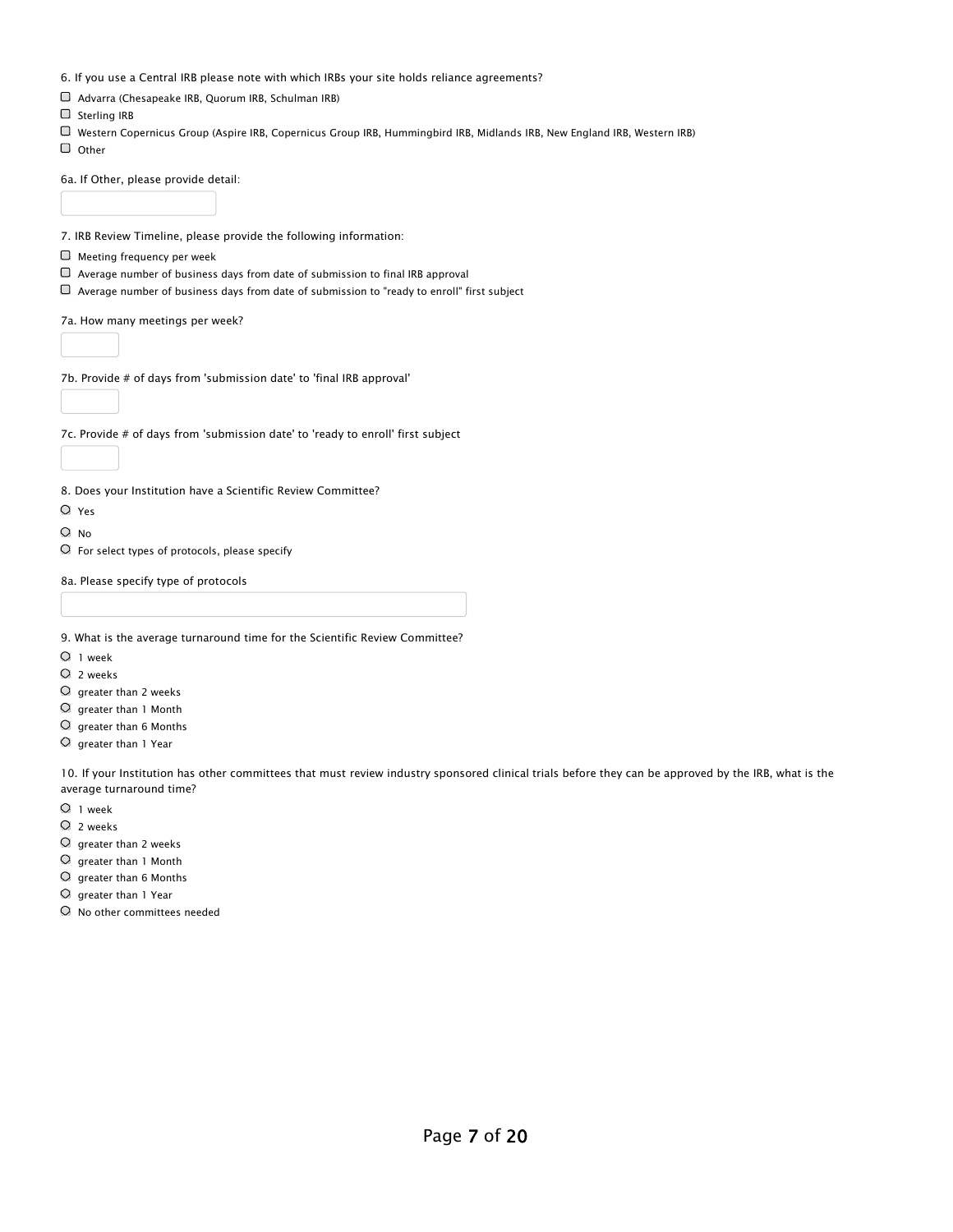# **EXCEPT INSTITUTE FOR ADVANCED CLINICAL TRIALS** П

## **Section 4: Clinical Trial Experience Information**

#### Step 1: Please identify any and all areas in which your site conducts clinical trials by checking the box to the left, next to the sub-specialty.

1. Please place a check mark next to all that apply

| $\Box$ Acne                        | ⊓      | ADHD/ODD                     |   | <b>Adolescent Medicine</b> |
|------------------------------------|--------|------------------------------|---|----------------------------|
| $\Box$ Allergy/Immunology          |        | <b>Ambulatory Pediatrics</b> |   | Anesthesiology             |
| $\Box$ Antibiotic/Infections       |        | Anti-Viral/Anti-Fungal       |   | <b>Anxiety Disorders</b>   |
| $\Box$ Asthma                      |        | <b>Behavioral Pediatrics</b> |   | <b>Birth Control</b>       |
| $\Box$ Cardiology                  |        | Celiac Disease               |   | Child Abuse                |
| $\Box$ Community Pediatric Offices |        | <b>Community Urgent Care</b> |   | <b>Critical Care</b>       |
| Crohns Disease                     |        | <b>Cystic Fibrosis</b>       |   | Dermatology                |
| $\Box$ Device Research             |        | Downs Syndrome               |   | <b>Eating Disorders</b>    |
| $\Box$ Eczema                      |        | <b>Emergency Medicine</b>    |   | Endocrinology              |
| $\Box$ Epilepsy                    |        | <b>Feeding Disorders</b>     |   | Gastroenterology           |
| $\Box$ Genetics                    |        | Growth Hormone Def.          |   | Hematology/Oncology        |
| $\Box$ Hypertension                |        | <b>Infectious Disease</b>    |   | Irritable Bowel Syndrome   |
| $\Box$ JRA                         |        | <b>Migraines</b>             |   | <b>Mood Disorders</b>      |
| $\Box$ Multiple Sclerosis          |        | Neonatology (NICU)           |   | Nephrology                 |
| $\Box$ Nephrotic Syndrome          |        | Neurology                    |   | Neuromuscular Disorders    |
| $\Box$ Osteogenesis Imperfecta     |        | Pathology                    |   | Pharmacology/Toxicology    |
| $\Box$ PK/PD Studies               |        | Post Op Pain Management      |   | Prematurity                |
| $\Box$ Psychiatry                  |        | $\Box$ Psychology            |   | Pulmonary                  |
| $\Box$ Pulmonary Hypertension      |        | Radiology                    |   | Rheumatology               |
| $\Box$ RSV                         |        | Schizophrenia                |   | Sports Medicine            |
| $\Box$ Substance Abuse             |        | Surgery                      |   | Type 1 Diabetes            |
| $\Box$ Type 2 Diabetes             | $\Box$ | Vaccine                      | ▢ | Other 1                    |
| $\Box$ Other 2                     |        |                              |   |                            |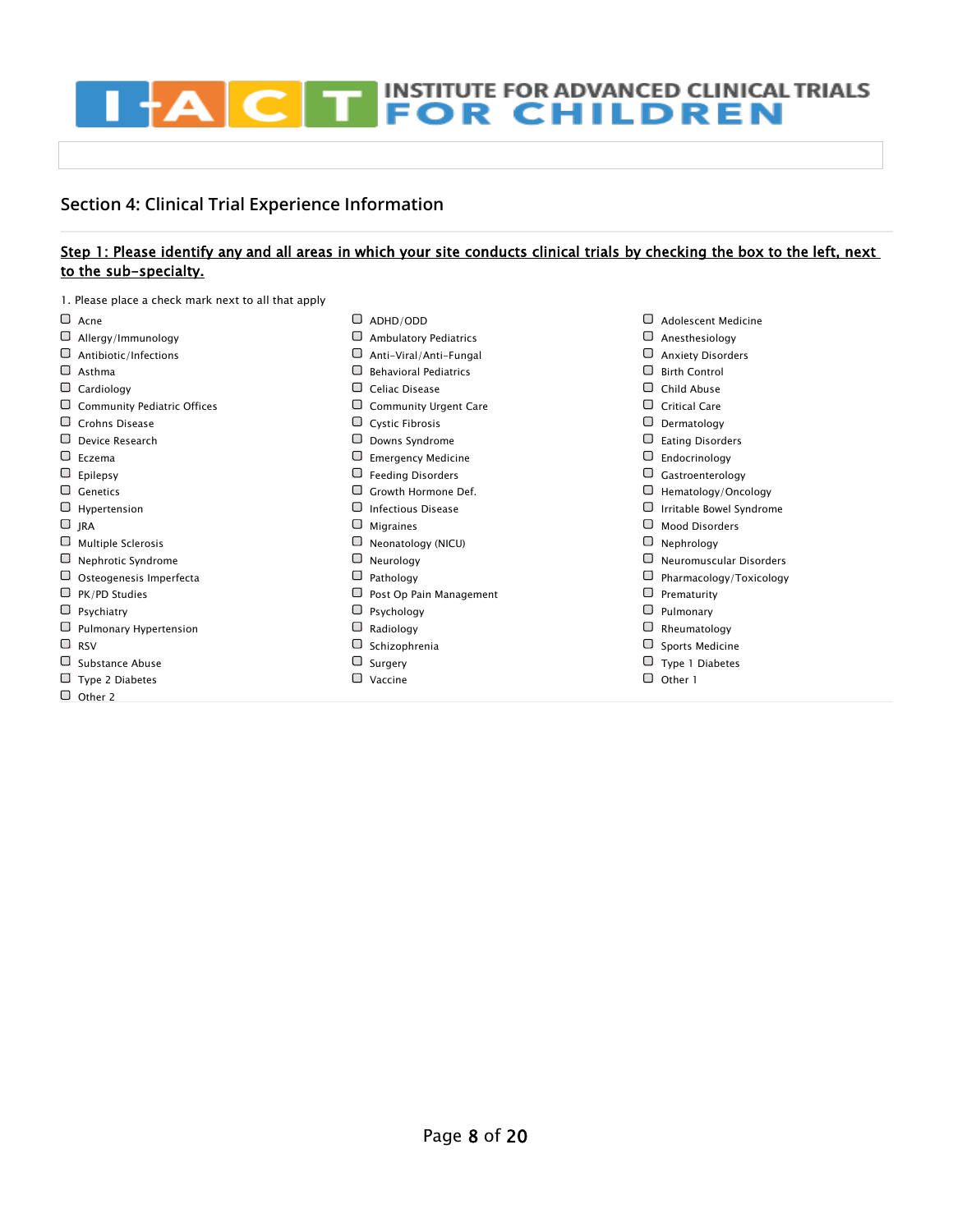#### Step 2: Please indicate the Top 5 Therapeutic Areas (from the list above) in which your site highly performs, has highly engaged principal investigators and research staff, achieves enrollment targets in most projects, etc.

We would like to obtain performance data about the 5 key areas you identified as your site's research strengths. Would you please provide the following:

| Sub-specialty 1                                                       |
|-----------------------------------------------------------------------|
| Specialty Area / Question 1                                           |
|                                                                       |
|                                                                       |
| a. In the past year, how many studies were conducted in this area     |
|                                                                       |
| b. # of Investigator Initiated Studies- not sponsored funded          |
|                                                                       |
| c. # of Investigator Initiated Studies- sponsored funded              |
|                                                                       |
| d. # of Investigator Initiated Device Studies- not sponsor funded     |
|                                                                       |
| e. # of Investigator Initiated Device Studies- sponsor funded         |
|                                                                       |
|                                                                       |
| f. # of Industry Sponsored Trials                                     |
|                                                                       |
| g. # of Industry Sponsored Device Trials                              |
|                                                                       |
| h. Was your site able to reach its enrollment for this sub-specialty? |
| O Yes<br>O No                                                         |
|                                                                       |
| If No, please provide a brief explanation                             |
|                                                                       |
| Sub-specialty 2                                                       |
| Specialty Area / Question 2:                                          |
|                                                                       |
| a. In the past year, how many studies were conducted in this area     |
|                                                                       |
|                                                                       |
| b. # of Investigator Initiated Studies- not sponsored funded          |
|                                                                       |
| c. # of Investigator Initiated Studies- sponsored funded              |
|                                                                       |
| d. # of Investigator Initiated Device Studies- not sponsor funded     |
|                                                                       |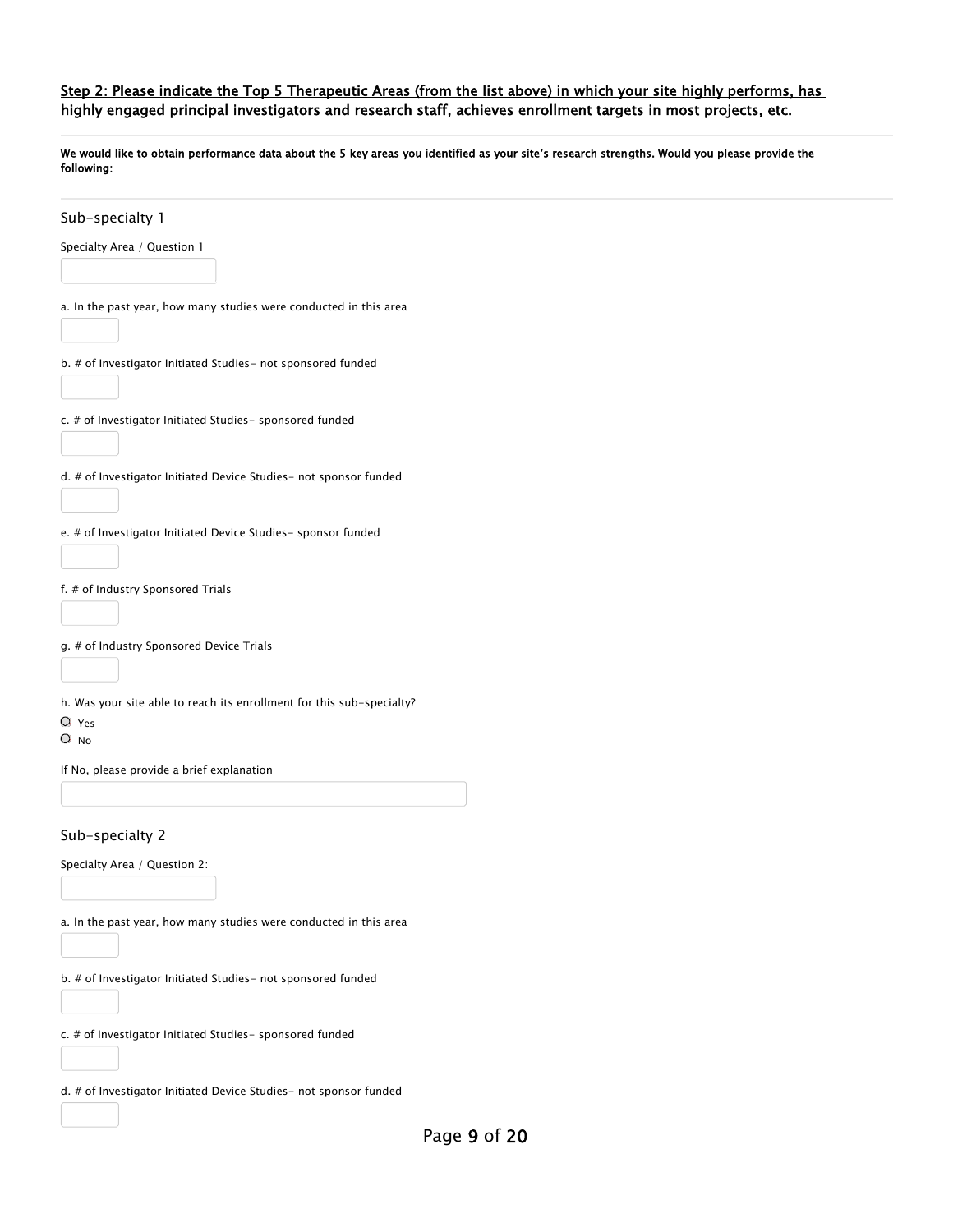|                           | f. # of Industry Sponsored Trials              |                                                                                                                                             |
|---------------------------|------------------------------------------------|---------------------------------------------------------------------------------------------------------------------------------------------|
|                           | g. # of Industry Sponsored Device Trials       |                                                                                                                                             |
|                           |                                                | h. Was your site able to reach its enrollment for this sub-specialty?                                                                       |
| $\circ$ Yes<br>$\circ$ No |                                                |                                                                                                                                             |
|                           | If No, please provide a brief explanation      |                                                                                                                                             |
|                           | Sub-specialty 3<br>Specialty Area / Question 3 |                                                                                                                                             |
|                           |                                                | a. In the past year, how many studies were conducted in this sub-specialty?<br>b. # of Investigator Initiated Studies- not sponsored funded |
|                           |                                                | c. # of Investigator Initiated Studies- sponsored funded                                                                                    |
|                           |                                                | d. # of Investigator Initiated Device Studies- not sponsor funded                                                                           |
|                           |                                                | e. # of Investigator Initiated Device Studies- sponsor funded                                                                               |

g. # of Industry Sponsored Device Trials

h. Was your site able to reach its enrollment for this sub-specialty?

- Yes
- O No

If No, please provide a brief explanation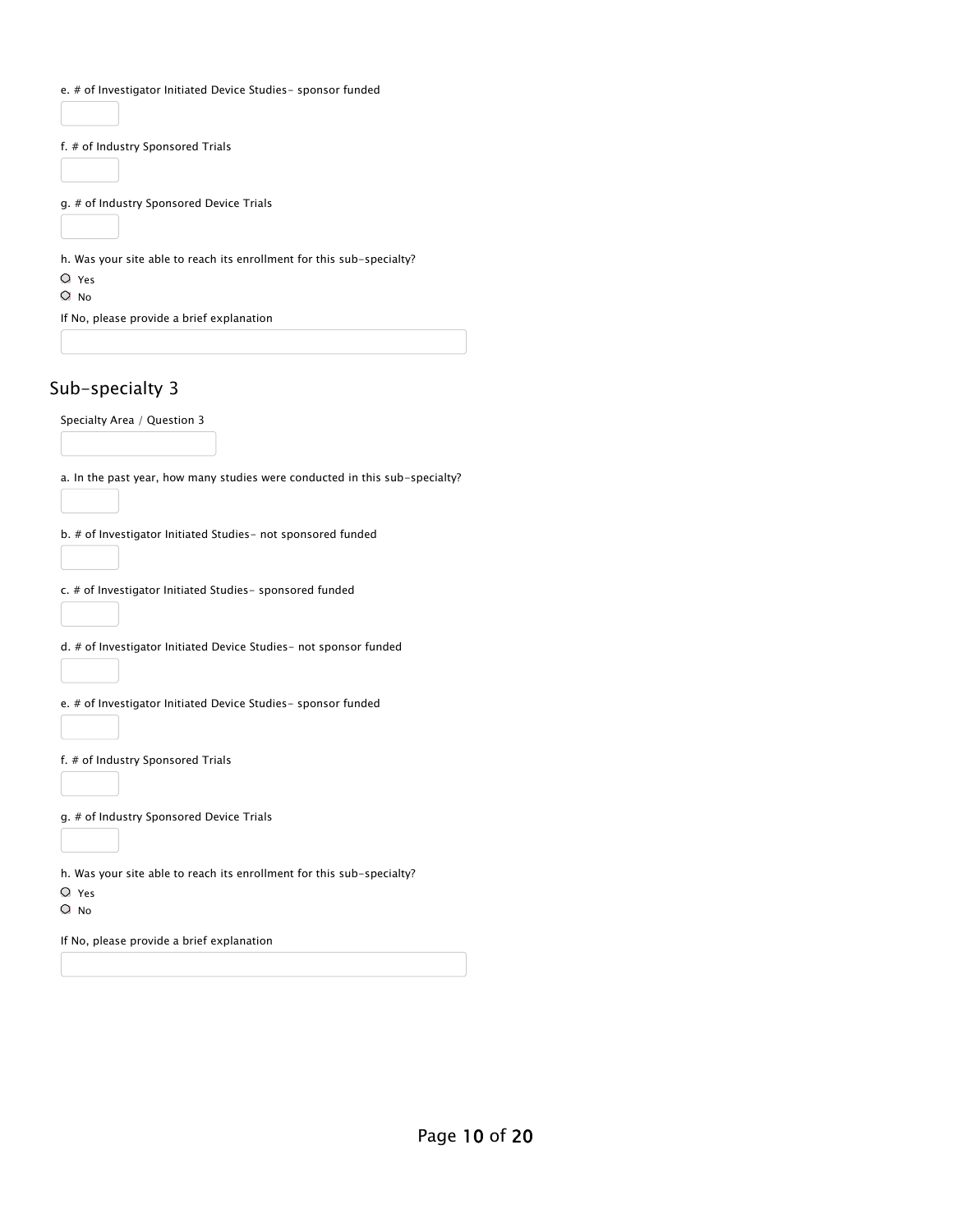#### Sub-specialty 4

| Specialty Area / Question 4                                                                        |
|----------------------------------------------------------------------------------------------------|
| a. In the past year, how many studies were conducted in this sub-specialty?                        |
| b. # of Investigator Initiated Studies- not sponsored funded                                       |
| c. # of Investigator Initiated Studies- sponsored funded                                           |
| d. # of Investigator Initiated Device Studies- not sponsor funded                                  |
| e. # of Investigator Initiated Device Studies- sponsor funded                                      |
| f. # of Industry Sponsored Trials                                                                  |
| g. # of Industry Sponsored Device Trials                                                           |
| h. Was your site able to reach its enrollment for this sub-specialty?<br>$\circ$ Yes<br>$\circ$ No |

If No, please provide a brief description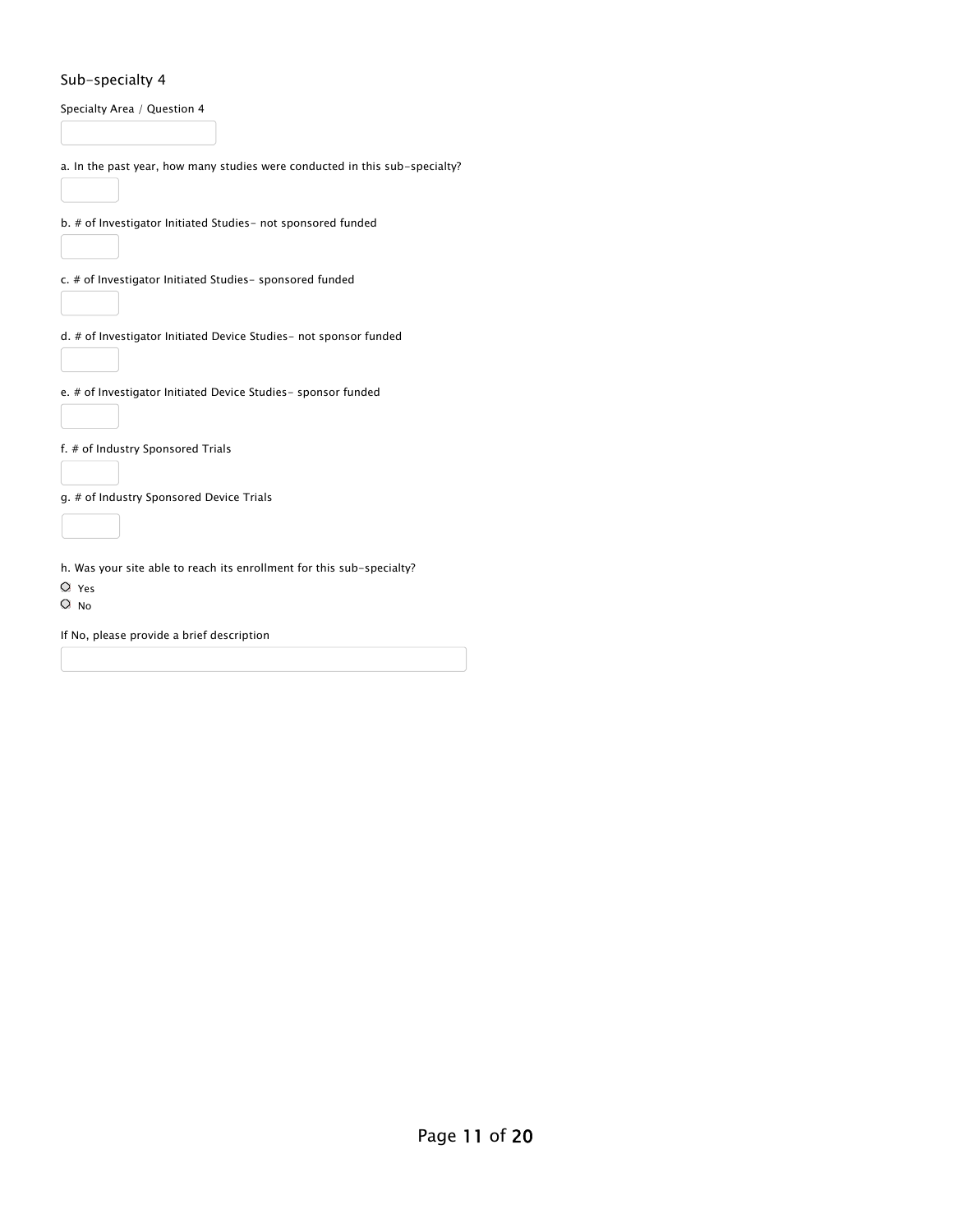#### Sub-specialty 5

| Specialty Area / Question 5                                                          |  |
|--------------------------------------------------------------------------------------|--|
| a. In the past year, how many studies were conducted in this sub-specialty?          |  |
| b. # of Investigator Initiated Studies- not sponsored funded                         |  |
| c. # of Investigator Initiated Studies- sponsored funded                             |  |
| d. # of Investigator Initiated Device Studies- not sponsor funded                    |  |
| e. # of Investigator Initiated Device Studies- sponsor funded                        |  |
| f. # of Industry Sponsored Trials                                                    |  |
| g. # of Industry Sponsored Device Trials                                             |  |
| h. Was your site able to reach its enrollment for this sub-specialty?<br>$\circ$ Yes |  |
| $\circ$ No                                                                           |  |
| If No, please provide a brief description                                            |  |
|                                                                                      |  |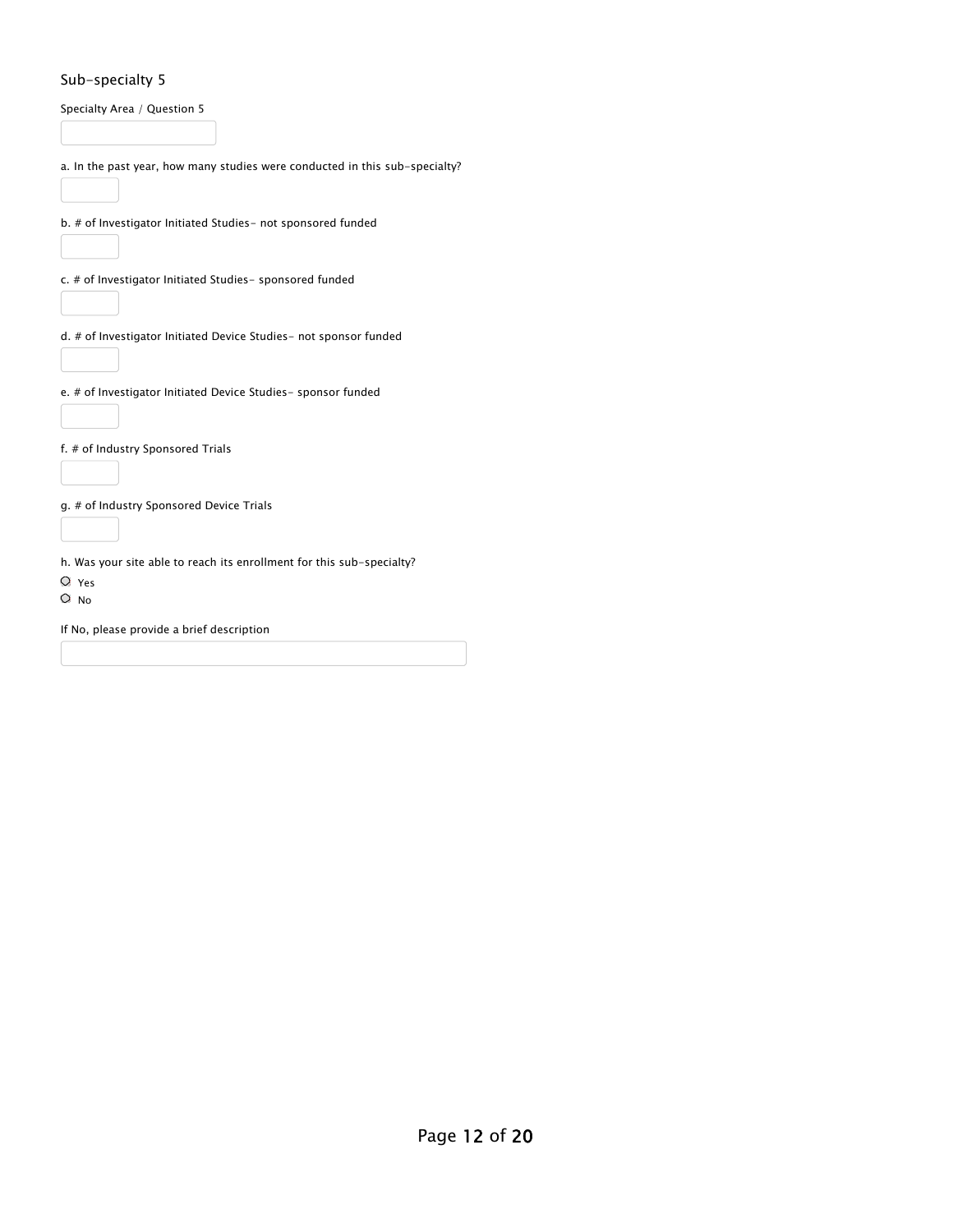#### **INSTITUTE FOR ADVANCED CLINICAL TRIALS THE INSTITUTE FOR ADVANCED CLINICAL**<br>**FOR CHILDREN**  $\sqrt{2}$

#### **Section 5: Research Team Information**

1. Please check below all the members of your research team:

- Medical Director
- $\Box$  Principal Investigator
- $\Box$  Site Administrator / Director
- Business Development
- Budget Manager
- Legal / Contracts Coordinator
- Research Nurse / Study Nurse / Clinical Trials Nurse / Nurse Coordinator (LPN, RN, BSN, etc.)
- $\Box$  Research Coordinator / Study Coordinator (no nursing degree not a nurse)
- Regulatory or IRB Coordinator
- Data Coordinator / Data Manager
- Laboratory Coordinator or Technician
- Training / Compliance Coordinator
- Research Pharmacist
- [Feasibility Coordinator](https://www.iactc.org/)
- $\Box$  [Other 1](https://www.iactc.org/)
- O Other 2

Other 1

Other 2

2. For the core clinical research team please indicate the number of staff:

a. Research Nurse / Study Nurse / Clinical Trials Nurse

- $O$  less than 5
- $\circ$  greater than 5
- b. Research Coordinator / Study Coordinator (non-nurse)
- $O$  less than 5
- $\circ$  greater than 5

c. Regulatory or IRB Coordinator

- $O$  less than 5
- $\circ$  greater than 5
- $O$  none

d. Data Coordinator / Data Manager

- $O$  less than 5
- $O$  greater than 5
- none
- e. Research Pharmacist
- $O$  less than 5
- $O$  greater than 5
- $O$  none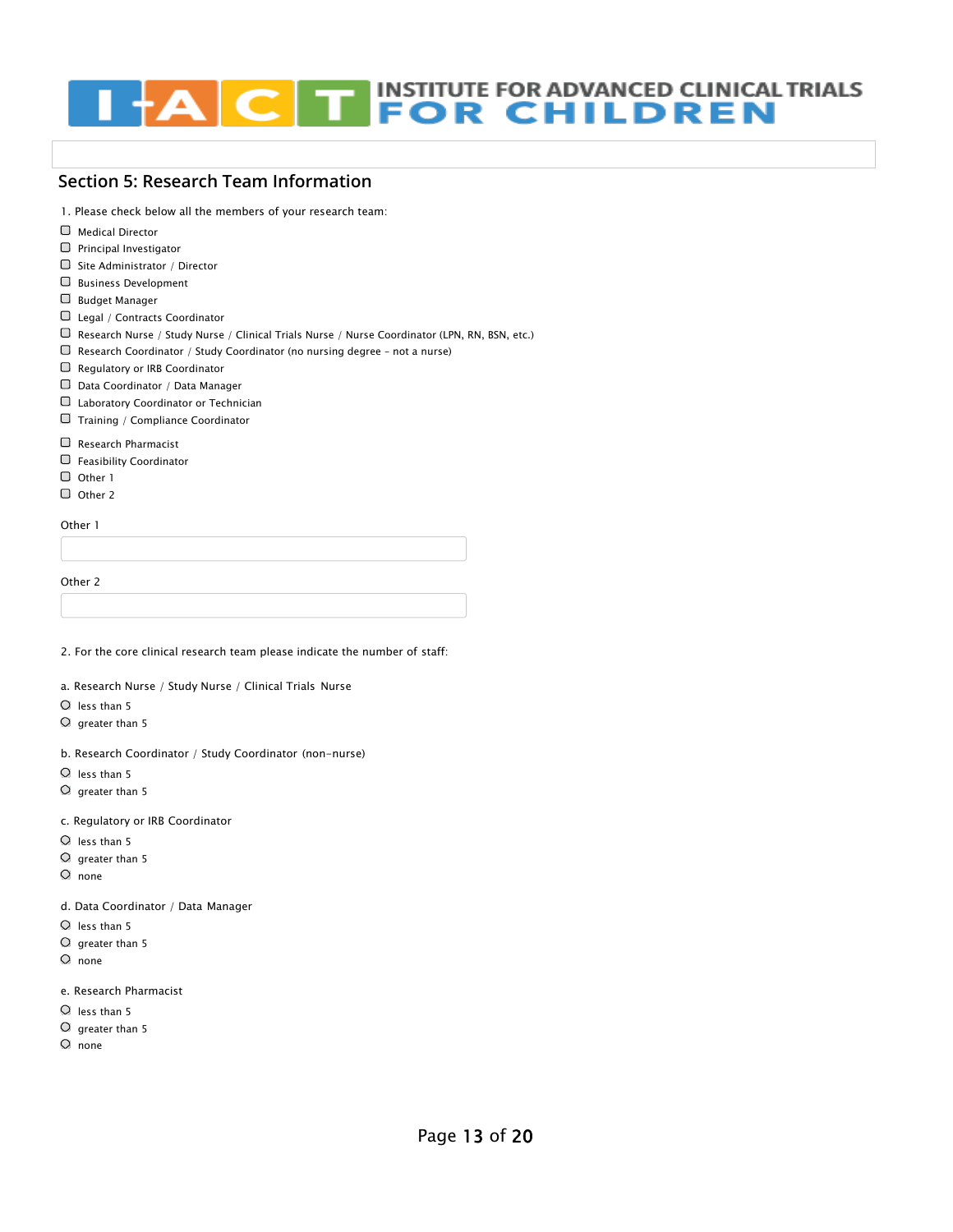|  |  | f. Laboratory Coordinator or Technician |  |  |
|--|--|-----------------------------------------|--|--|
|--|--|-----------------------------------------|--|--|

- $O$  less than 5
- $O$  greater than 5
- $O$  none
- 3. Is your research team part of a centralized clinical research infrastructure?
- Centralized infrastructure
- Decentralized infrastructure
- $\bigcirc$  Hybrid infrastructure (both Centralized and Decentralized infrastructure
- 4. How many clinical trials on average are you managing per year?
- 5. Of those clinical trials noted in Question 4, how many are the following:

(amounts in boxes should sum to 100%)

a. Percent of Industry sponsored under an IND

b. Percent of Investigator Initiated Drug Trials

c. Percent of Industry Sponsored Device Trials

d. Percent of Consortium Trials

e. [Percent of Registry Trials](https://www.iactc.org/)

f. Percent Other, provide brief description

6. Are any members of the site research team certified through ACRP or SoCRA?

- Yes
- $O$  No

6a. How many?

7. Does your Institution encourage research certification?

- $O$  Yes, it is encouraged and they cover ALL the associated costs
- Yes, it is encouraged and they pay for a PORTION of the cost
- $\overline{O}$  Yes, it is encouraged but they do not pay for any of the associated costs
- No, it is not encouraged

8. How is specimen collection and processing handled at your site? (Please check all that apply)

- $\Box$  Study nurse collects specimens, processes them and ships them
- $\Box$  Study nurse collects specimens, study coordinator / study team processes them and ships them
- $\Box$  Subjects are sent to lab where samples are drawn, then study team processes and ships specimens
- $\Box$  Subjects are sent to lab where samples are drawn, processed and shipped

O Other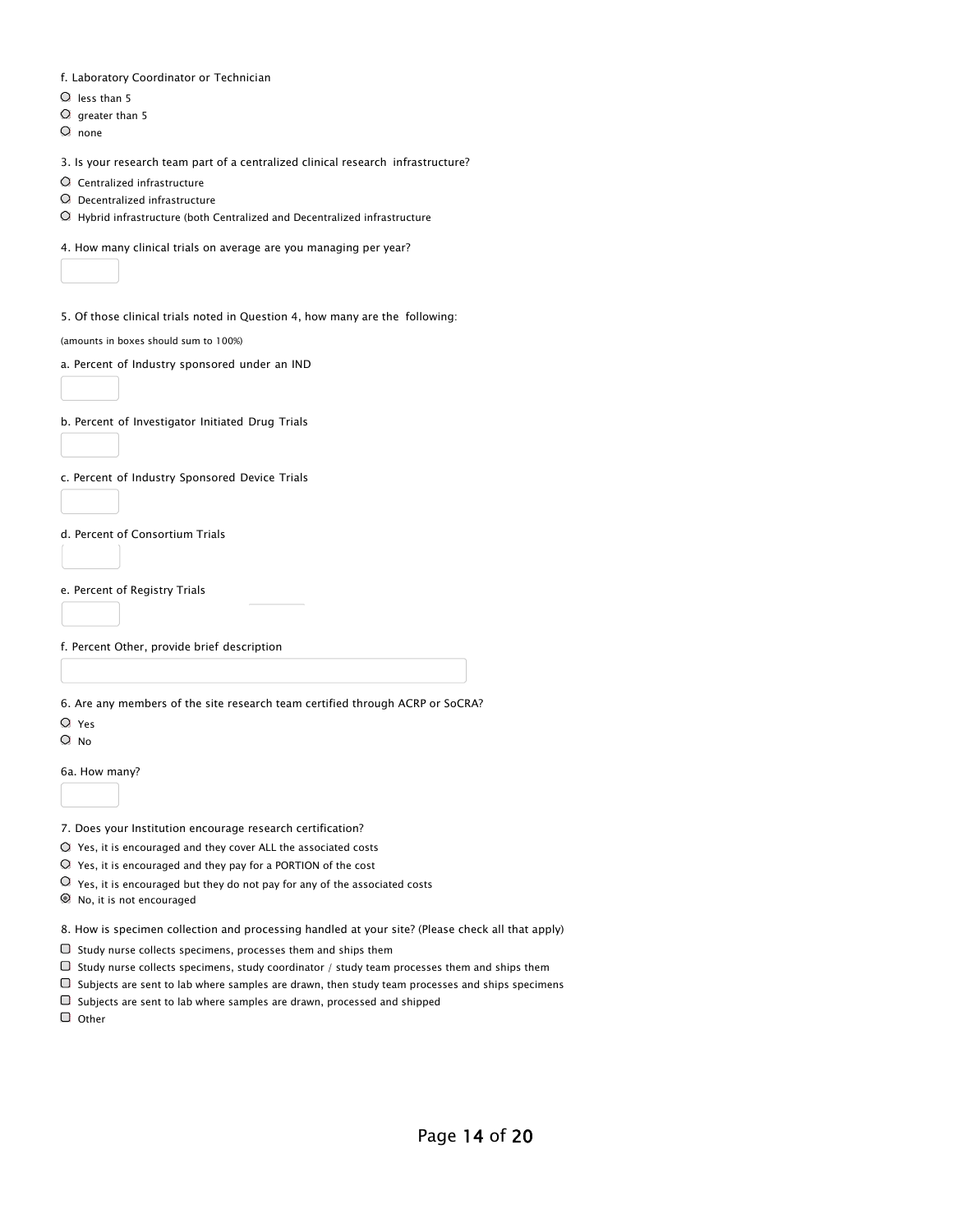- 9. Please describe how your team approaches developing a recruitment plan for clinical trials? (Please check all that apply)
- Discussions with PI and research staff
- $\Box$  Discussions with Inpatient Staff
- Discussions with Outpatient Clinical Staff
- $\Box$  Discussions with Satellite Clinical Staff
- $\Box$  Discussions with all staff in which the protocol may interface
- $\Box$  Discussions with the Clinical Trials Office
- Electronic Medical Record Query of Potential Patients
- $\Box$  Telehealth System
- Use of your own Research Website
- $\Box$  Other
- 10. Please describe how your team approaches maximizing retention for clinical trials? (Please check all that apply)
- $\Box$  Coordinator to subject phone calls throughout the study
- $\Box$  Subject stipends
- Mailings
- $\Box$  Automated emails
- Clinical Trial Management System
- $\Box$  Text Communication
- $\Box$  Parent Reimbursement for time off from work
- $\Box$  Travel Expenses Covered mileage, parking, overnight stays
- $\Box$  Provide patient specific study calendars and information
- Other Methods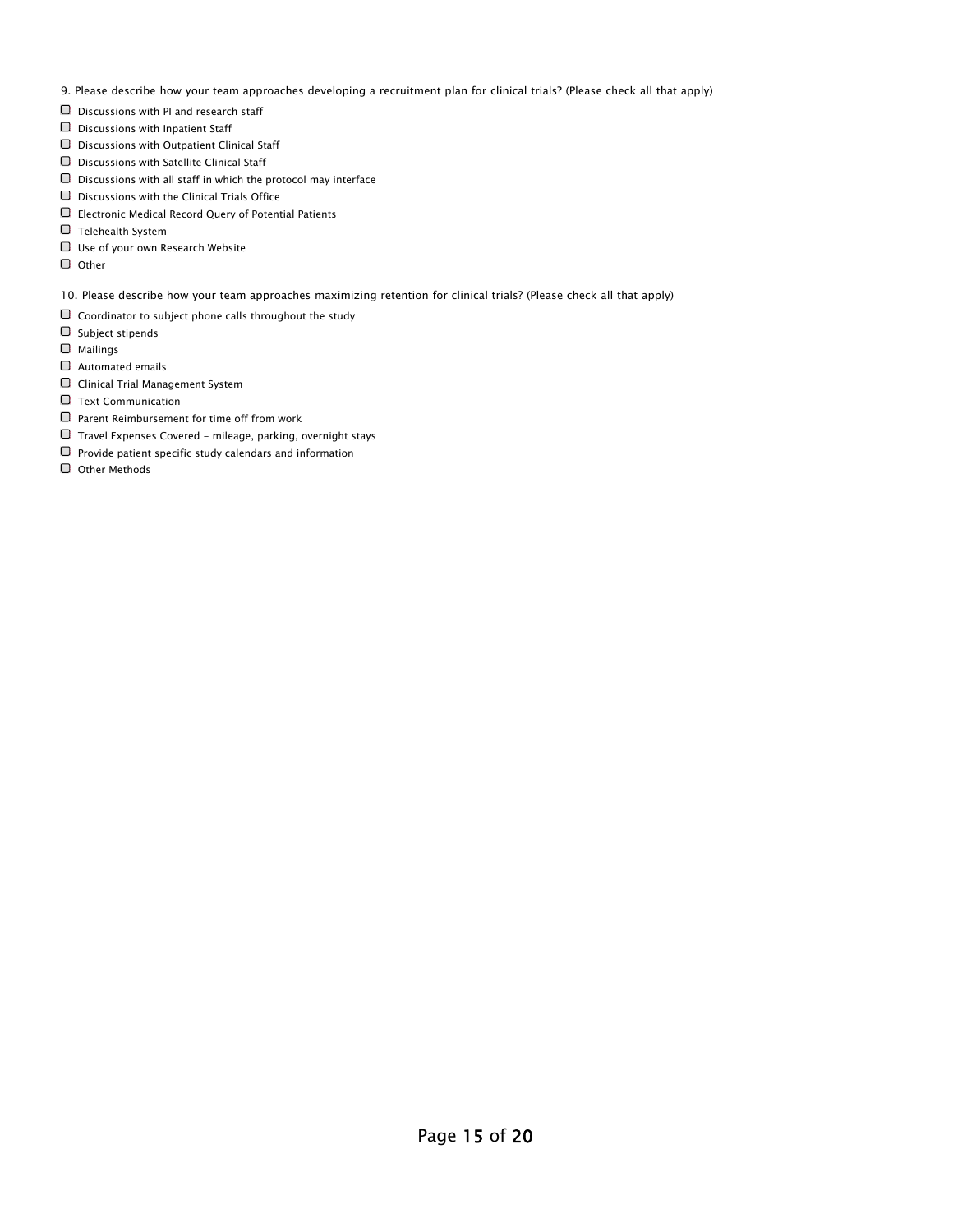#### **INSTITUTE FOR ADVANCED CLINICAL TRIALS<br>FOR CHILDREN** TT.  $\overline{\mathbf{C}}$

## **Section 6: Research Team Training**

1. Please describe the clinical research training the research team has completed. (Please check all that apply)

- Human Subjects Protection- OTHER
- Human Subjects Protection CITI
- $\Box$  Institution developed clinical research training
- $\Box~$  Good Clinical Practice Investigational Drugs/Devices- CITI
- $\Box$  Good Clinical Practice Investigational Drugs/Devices- OTHER

1a. Human Subjects Protection 'Other', please describe

1b. CGP Investigational Drugs/Devices 'Other', please describe

2. If training is listed in Question 1, is this training required or suggested?

- Required
- Suggested

3. If training listed in Question 1 is required, does it apply to all members of the study team or select members?

- $O$  All
- $O$  Select

3a. Please indicate the select groups

4. Does your Institution support or fund continuing education opportunities for staff to educational conferences that relate to clinical research?

Yes, but does not fund

Yes, Institution does fund

 $O$  No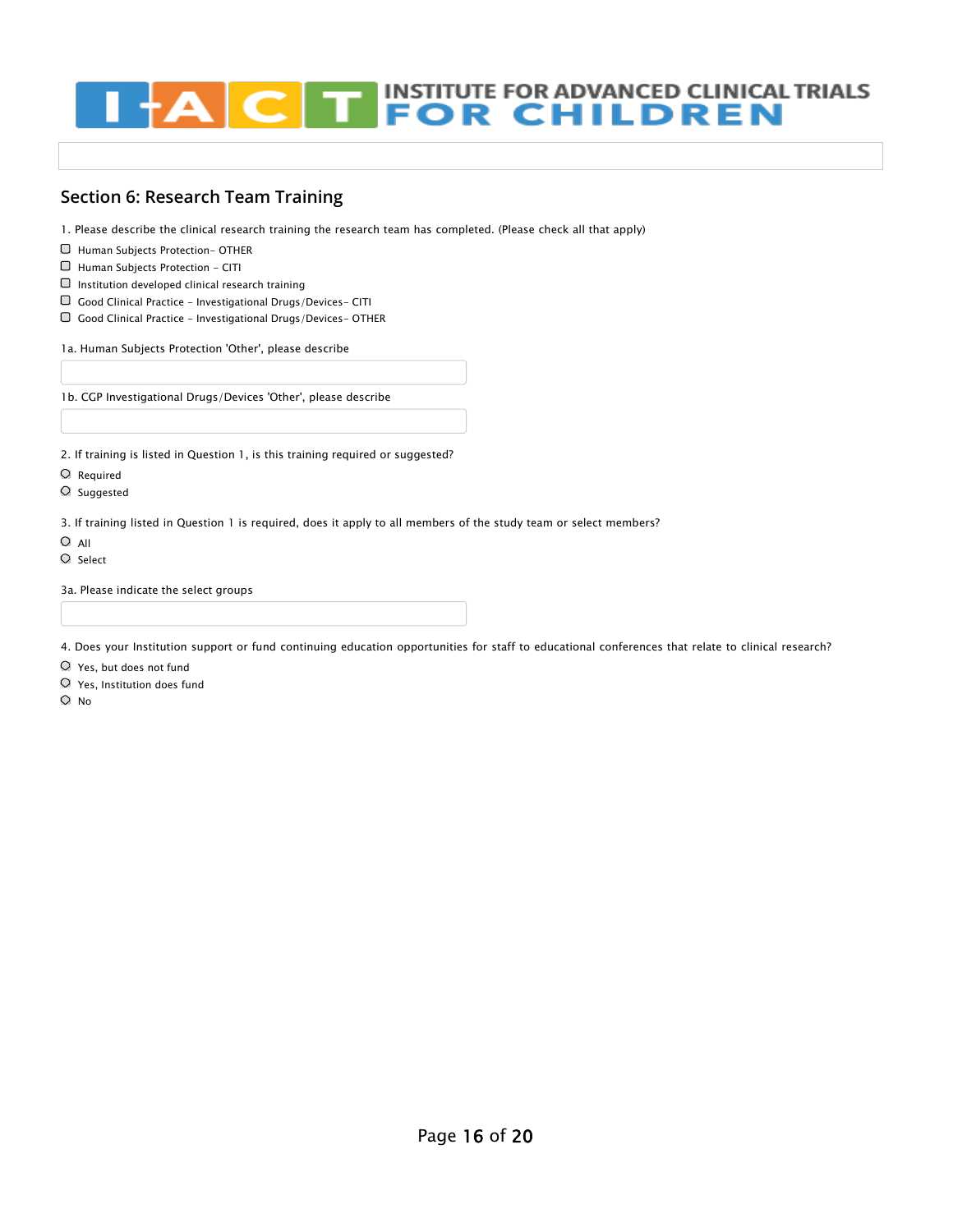# **INSTITUTE FOR ADVANCED CLINICAL TRIALS<br>FOR CHILDREN**

## **Section 7: Research Compliance Information**

- 1. Does your Institution / site have Clinical Research Standard Operating Procedures (SOPs) in place?
- Yes
- O No

2. Has the Institution, site or principal investigator at the Institution been audited by a regulatory agency (FDA, OIG, OHRP) in the past 2 years?

- Yes
- O No
- 3. Which agency conducted the audit (please check all that apply)?
- O FDA
- $\Box$  OIG
- O OHRP
- 4. What was the reason for the audit (please check all that apply)?
- $\Box$  For cause
- Routine
- Re-audit
- $\Box$  Investigator
- $\Box$  IRB
- 5. What was the outcome of the audit?
- $O$  No Action Indicated
- Voluntary Action Indicated
- O Official Action Indicated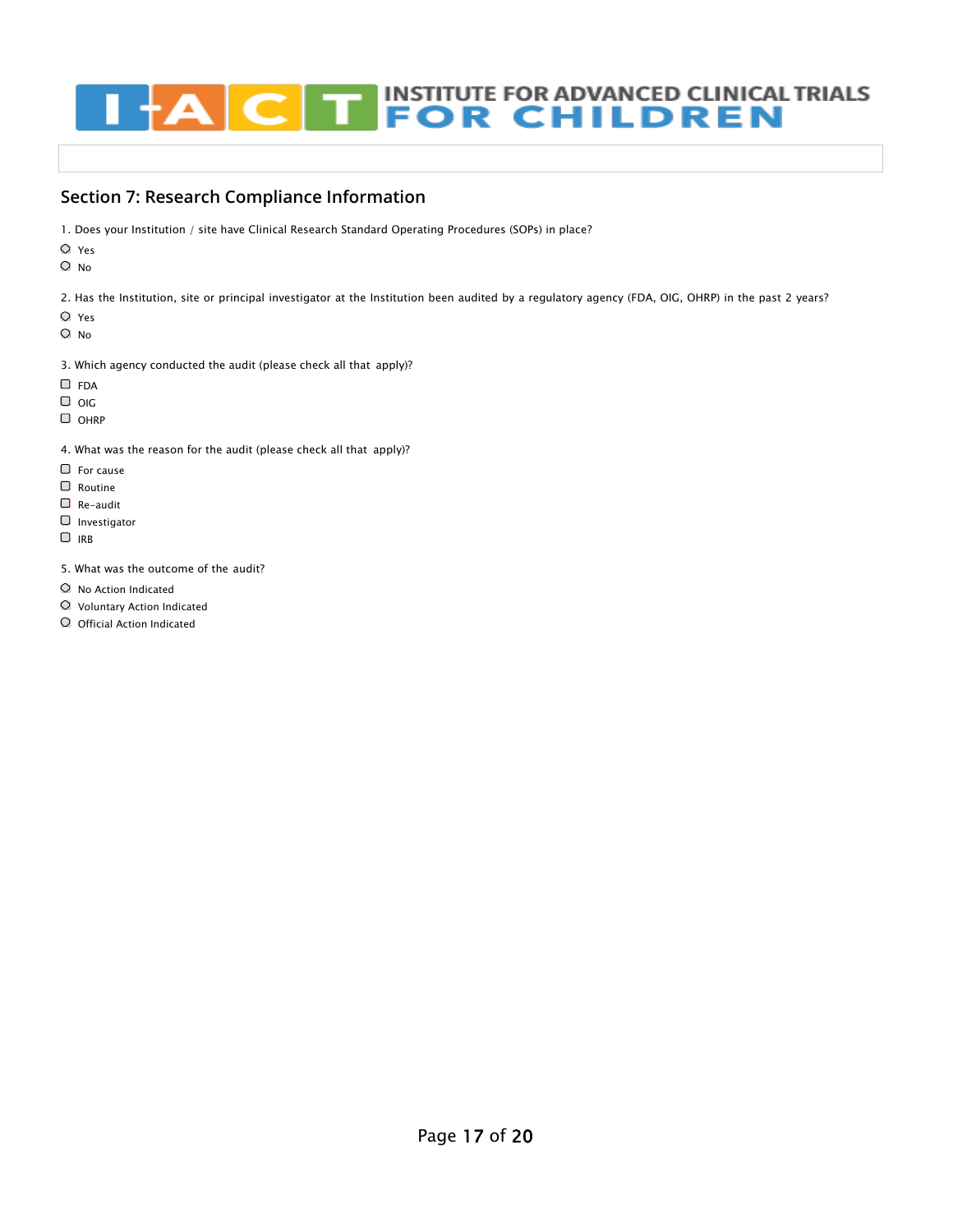# **INSTITUTE FOR ADVANCED CLINICAL TRIALS THEOR CHILDREN**

## **Section 8: Research Facility Information**

Do you have the following facilities / equipment / resources available on site?

- $\Box$  Dedicated research space to conduct study visits
- $\Box$  Adequate space to conduct study visits
- $\Box$  Overnight research space greater less than 24 hours
- $\Box$  Overnight research space greater than 24 hours
- $\Box$  Satellite sites used for subject recruitment
- $\Box$  Satellite sites used for clinical trial conduct
- Blood Pressure Monitors
- $\Box$  Scale
- Wheelchair accessible scale
- $\Box$  Stadiometer
- $\Box$  Height and Head circumference (length) measure
- 12 lead ECG machine
- $\Box$  Local laboratory for analysis of safety labs
- $\Box$  Adequate space to process and ship specimens
- $\Box$  Adequate space to store specimens
- Centrifuge
- Refrigerated Centrifuge
- $\Box$  Specimen Refrigerator
- $\Box$  [Specimen Freezer \(-20°C\)](https://www.iactc.org/)
- $\Box$  Specimen Freezer (-80°C)
- $\Box$  Research Pharmacy
- Psychological Assessments (IQ, Behavior, Achievement, Developmental, etc.)
- $\Box$  Ability to record / videotape study visit assessments
- $\Box$  Experience with electronic data capture
- $\Box$  Experience with electronic diaries, surveys, etc.
- $\square$  Experience with pediatric PK/PD studies
- $\Box$  High speed internet access
- $\Box$  International fax / telephone line
- $\Box$  Monitoring Space
- $\Box$  Secure, climate-controlled, long term record archival facility
- On-site record archival
- $\Box$  Off-site record archival
- Electronic Health Records
- $\Box$  Tracking system for laptop use for research
- $\Box$  Tracking system for tablet use for research
- $\Box$  Tracking system for smartphone use

Provide any comments or additional facilities / equipment / resources not noted in the chart above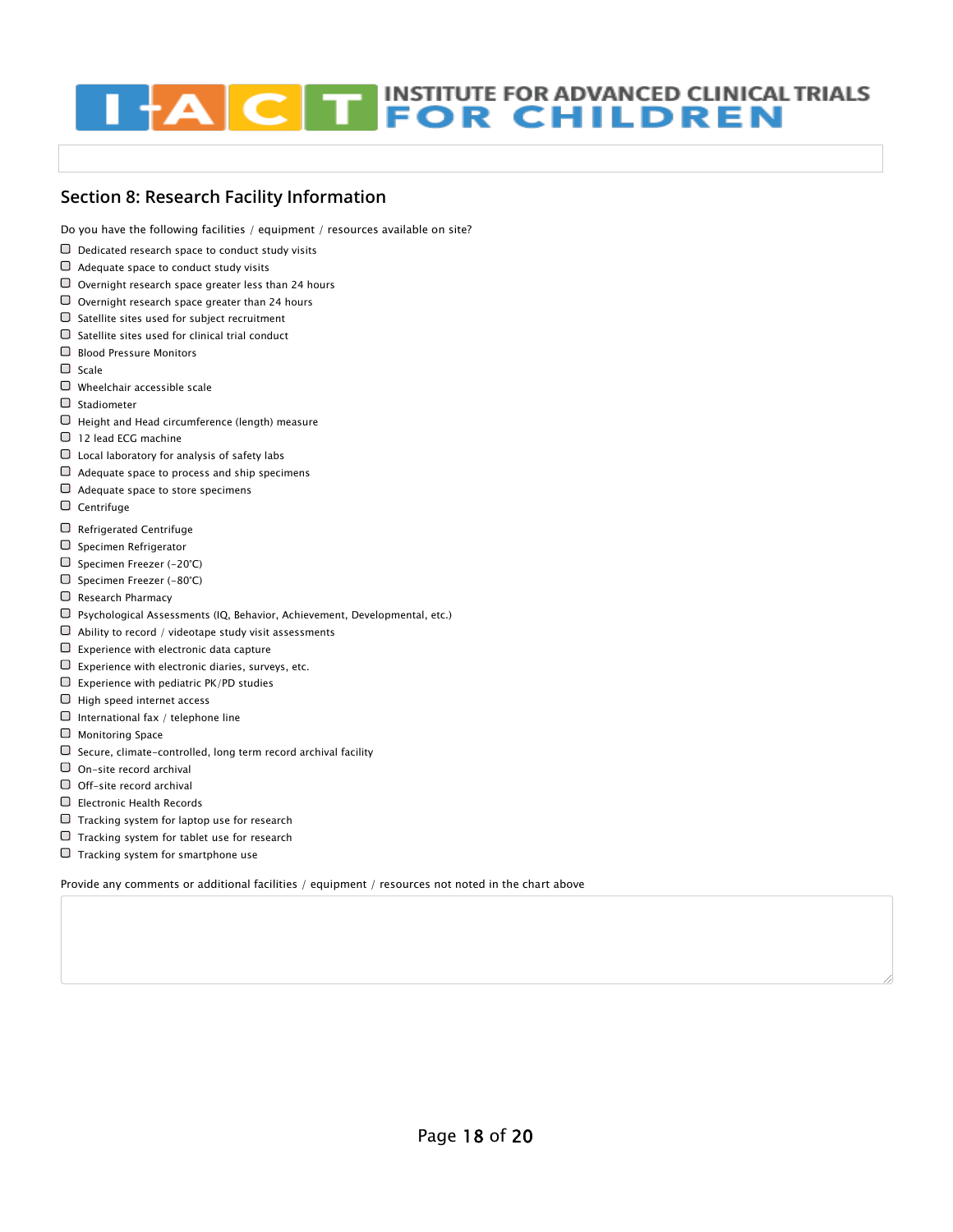# **EN INSTITUTE FOR ADVANCED CLINICAL TRIALS<br>FOR CHILDREN**  $\overline{\mathbf{C}}$

#### **Section 9: Investigational Drug / Product Information**

1. Does your site employ a research pharmacist?

- Yes, we have research dedicated staff
- $\heartsuit$  Yes, we have research dedicated staff as part of the hospital pharmacy services
- $\heartsuit$  No, we use hospital provided pharmacy services
- $O$  Other

2. If your site has a research pharmacist(s), how many full-time equivalents (FTEs) do you have?

3. Is all investigational product stored separately from non-investigational medications?

- Yes
- $\circ$  Most (please explain)
- $\bigcirc$  No (please specify where it is stored)

3a. If Most, Please briefly explain

3b. If No, Please specify where it is stored

4. Does the Institution/site require Good Clinical Practice (GCP) training for personnel managing investigational products?

- Yes
- O No

5. Does the Institution/site have Standard Operating Procedures (SOPs) for investigational drug receipt, management, temperature monitoring and closeout?

Yes

 $O$  No

Other: Any other information that you would like to share regarding your site that is unique to conducting pediatric clinical trials?